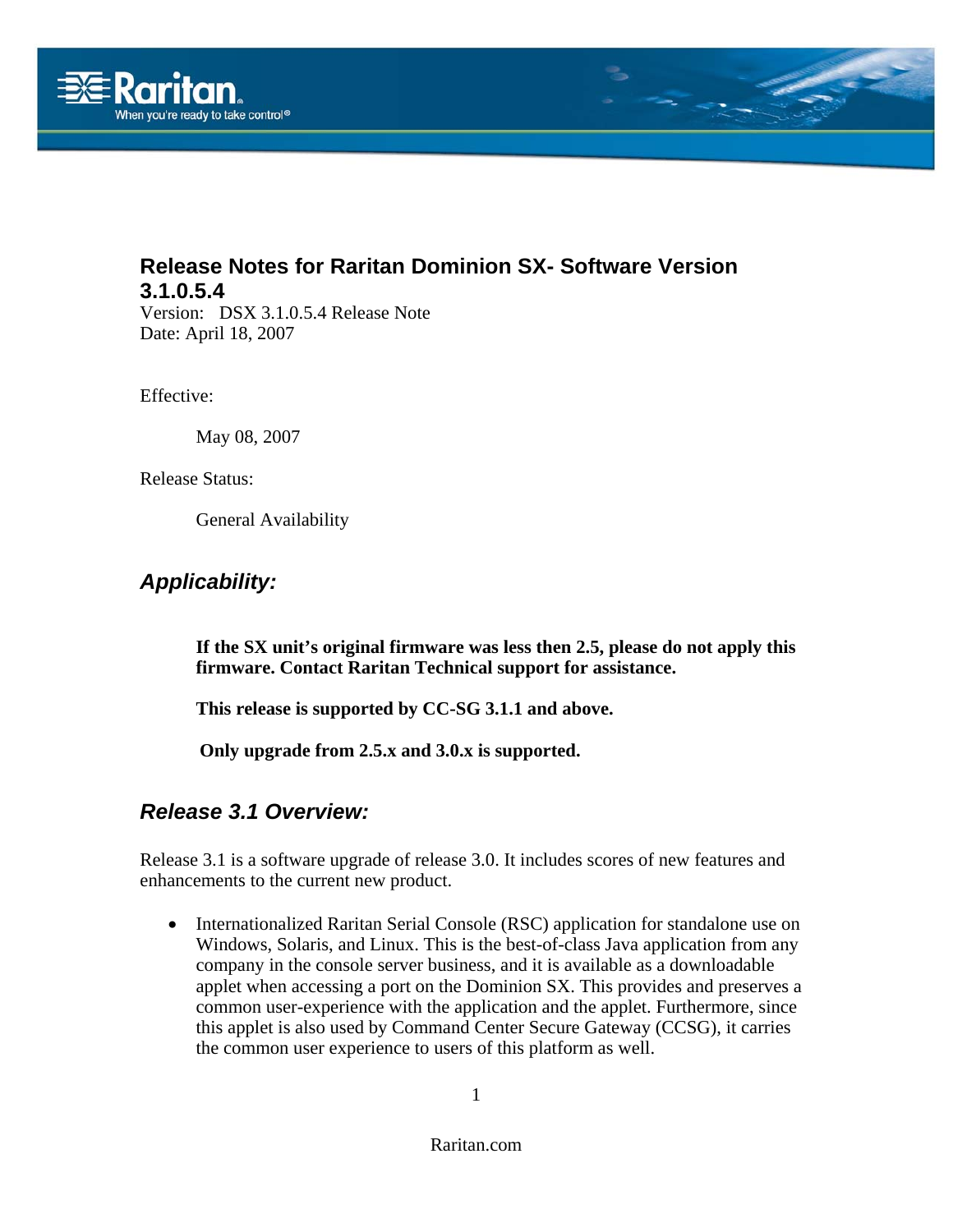

- Fully-featured power control for RPC and Dominion PX with outlet associations for servers and networking devices with multiple power feeds – whether these inputs are from one power distribution unit or multiple power distribution units.
- Localization: the Raritan Serial Console (RSC) supports four languages: English, Chinese, Japanese, and Korean.
- Enhancements in SMTP notifications persistent attempts (automatic retries) to send SMTP notifications and support for mail server authentication.
- Security: enhancements to the firewall added pre- and post-routing and Static NAT (SNAT) support.
- Enhancement in Security: when the Dial Back option is enabled, the user is not allowed to connect to SX by using direct dial in (non-PPP) feature of hyper terminal or similar dialup applications.
- Reliability: CPU Watchdog Timer is added to monitor the health of software. The LED blinking logic is added to indicate activity of serial port, LAN port and operating system heartbeat.
- The standalone version of the Raritan Serial Client (RSC) is available from the Raritan Support web site.

[http://www.raritan.com/support/sup\\_upgrades.aspx](http://www.raritan.com/support/sup_upgrades.aspx)

Contact Raritan Technical Support or Sales Engineering for more information.

- When upgrading from Firmware release 2.5, please note the following specific changes
	- The port used for SX application is now **changed from TCP port 51000**  (or other user- specified high-numbered port) **to TCP port 5000**. This port is also renamed as the CSC port.
	- The Discovery port used for CommandCenter communications is not changed, and remains at UDP port 5000. CommandCenter Secure Gateway 3.1.1 is required for release compatibility.
	- User groups are now supported, so users can now be put into groups that are function-based, rather than user-based.
	- To accommodate the many new features, the TCL interpreter has been removed.
	- Kerberos V5 is NOT supported on the DSX16 and DSX32 models only (all other models support Kerberos).
	- The factory default inactivity timeout has been changed to 10 minutes (from 5 minutes).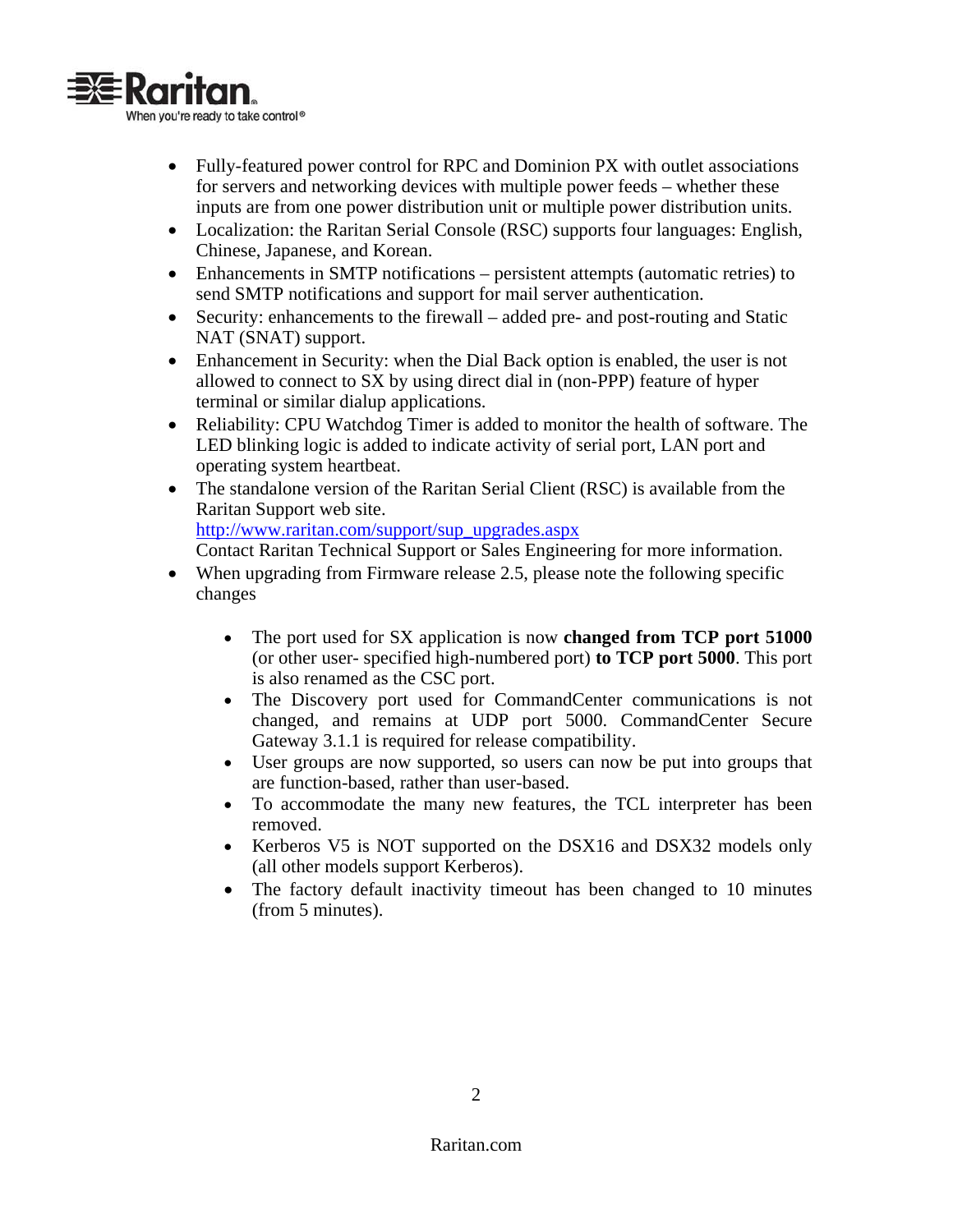

# *Known Limitations:*

When using Internet Explorer 6.0 or higher, please "Turn-off the Pop-up Blocker" in order to view the user list or other associated applications.

When performing Associations Power Control command, the delay parameters represents the User Specified Delay. It is the minimum time (delay) needed between operations. Experienced Delay is Operational Delay plus User Specified Delay, e.g., Sequence Interval and Power Recycle Interval

When using NFS, renaming a port (channel) only takes effect in the NFS log when logging is stopped and started again

JRE 1.5.0 does not support "RSC Help" window in this release. Please upgrade JRE to 1.5.0.03 or above version

Power control is not supported on the last port of the unit. The last port can be used for non-power control target

Japanese menu support is provided. However, Japanese Encoding for the target communication is not fully supported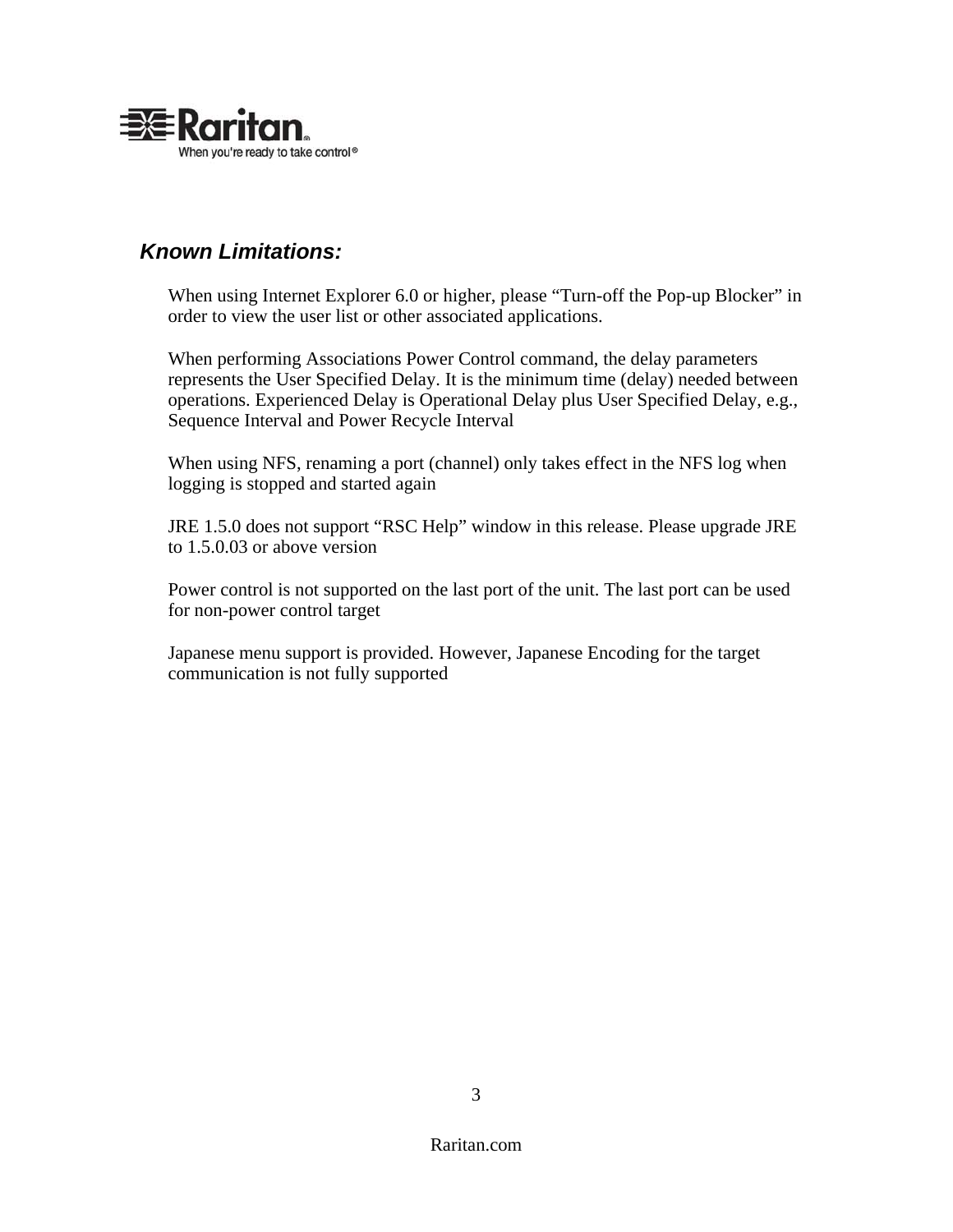

### *Important Notes and Information:*

- The minimum configuration requirements for the Raritan Serial Client are:
	- CPU speed of 1.0 GHz
	- RAM of 512 Mbytes.
- When changing certain key administrative settings (IP Address, IP Gateway etc.), you must re-boot the SX for the new parameter(s) to take effect.
	- The Administrator should warn all users when a re-boot is necessary.
	- The Administrator should change the necessary parameters and then perform a re-boot for the settings to take effect.

# *Firmware Upgrade Instructions*

### *Prerequisites:*

If you have any questions, or do not meet the pre-requisites listed below, please stop and contact Raritan Technical Support for further instructions. Please read the entire instructions before proceeding with the upgrade.

- 1. It's highly recommended to clear up any event logs before upgrade is started to free up space.
- 2. Only Administrators can upgrade the SX.
- 3. There should not be any active users using the Dominion SX; this means that no users, other than the Administrator performing the update, are logged into the unit.
- 4. The software upgrades are written to flash memory, and this takes time to complete. Please do not power-off the unit, or disconnect the Ethernet connection while the upgrade is going on.
- 5. Close any remote or local SX sessions to all devices connected to the Dominion SX unit – servers, power strips, and serial devices.
- 6. Close all open Raritan Console windows.
- 7. If doing the firmware upgrade over a VPN, ensure that the connection is stable and that no inactivity timeouts have been set.
- 8. If operating through a router/firewall, the FTP port (TCP port 21) may be blocked and the upgrade may not be possible; in this case, a local FTP server is necessary to upgrade the Dominion SX unit.
- 9. If you are running an FTP server on a Windows PC to upgrade the Dominion SX unit, please read the following additional notes:
	- o Disable the Windows Firewall before doing the upgrade, or else the upgrade will fail.
	- o If you are using VPN software (like Cisco's VPN client), it may also have a built-in firewall that blocks FTP access to the Windows PC. By default when the Cisco VPN client is loaded (it may or

#### Raritan.com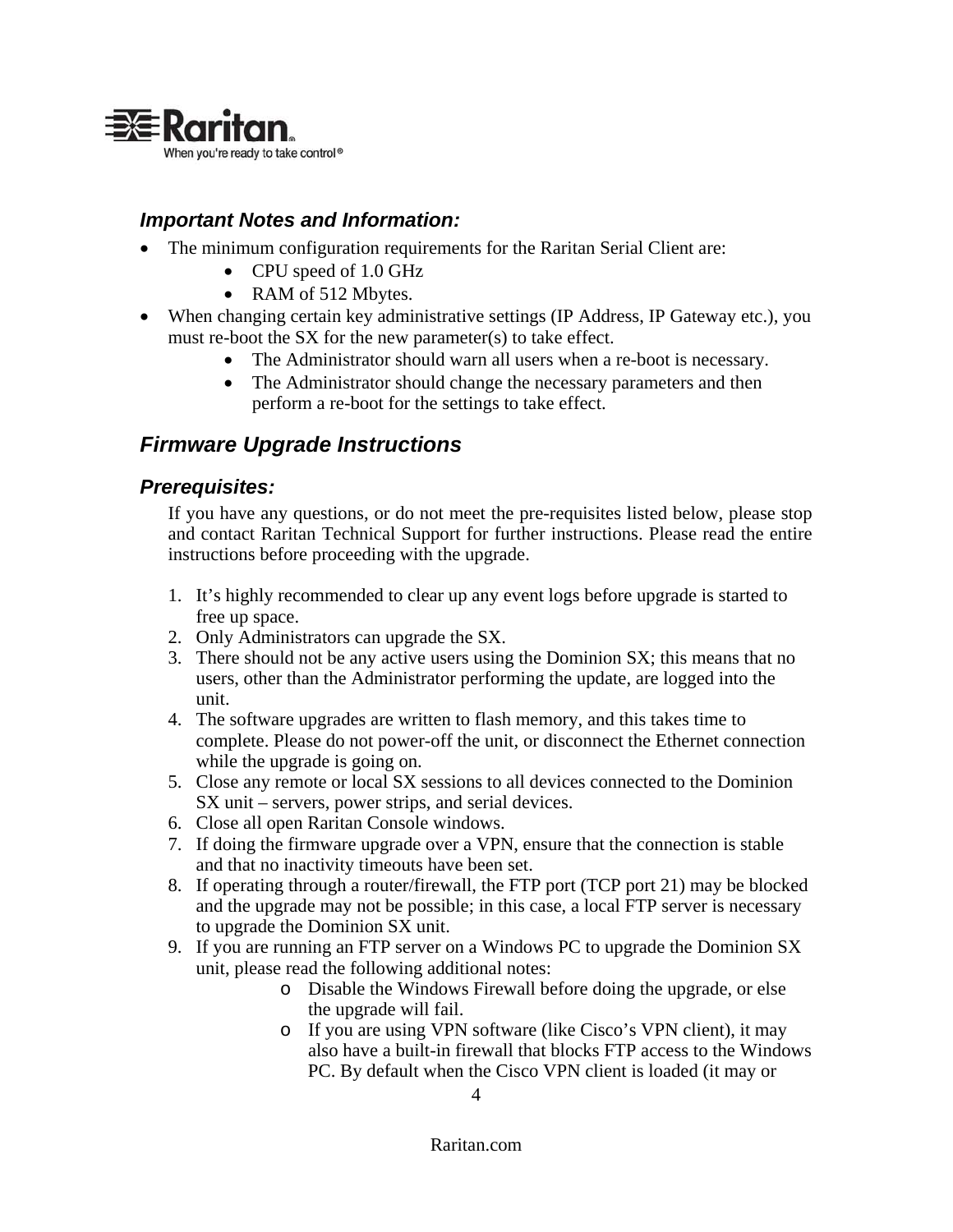

may not be in use), the firewall is running automatically, so it has to be disabled to allow the Dominion SX to access the FTP server on the Windows PC.

- o Additional operating system security settings, and optional software, may also prevent an FTP server on the Windows PC from being accessed from the Dominion SX unit.
- o On a heavily loaded Windows PC (with lots of applications running), connection timeouts to the FTP server may cause the upgrade to be aborted; it is best to close all applications except the FTP server to complete the upgrade.

#### **CAUTION: failure to follow the upgrade instructions exactly could render the unit inoperative. Please follow the upgrade instructions explicitly. If unsure of any instructions, please contact Raritan Technical Support before proceeding with the upgrade.**

Before you perform a firmware upgrade, you must

- 1. Download the upgrades file(s) onto a local FTP server.
- 2. Unzip the files.
- 3. Locate and select the DIRECTORY where the unzipped SX3.1 firmware is located on the FTP server.
- 4. Obtain the IP address of the FTP server.
- 5. Obtain the File Path to the upgrade file(s). A file-name is not necessary, just the right path to the directory containing the upgrade files. For example, C:\Documents and Settings\SX32\UpgradePack\_2.5.6\_3.1.0.5.4\Pack1of1
- 6. Obtain a user account (Optional) if "anonymous" access to the FTP server is not supported.

**Note**: Many upgrades can be performed "anonymous" from the FTP server and the default settings of this screen are for an anonymous upgrade. However, some FTP servers require a user name and password. If this is the case, the administrator can uncheck the "Anonymous" box and enter the correct user name and password for the FTP server.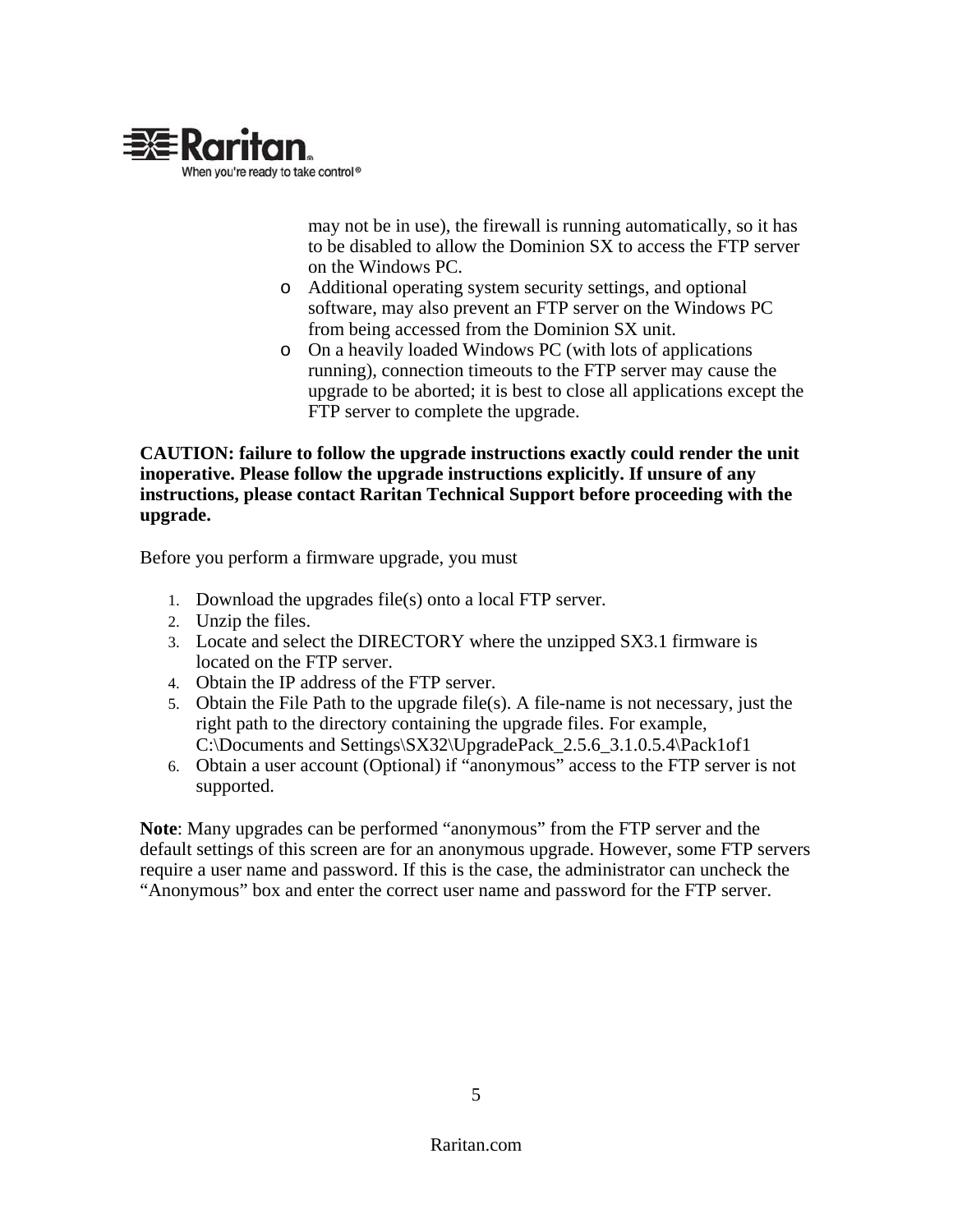

#### *Firmware Upgrade*

**Important: During an upgrade procedure, do not attempt to access any unit features or functions, including, but not limited to, Reset and Exit. Interrupting the upgrade procedure can cause memory corruption and render the unit nonfunctional. Such an action may void your warranty or service contract, and in such a case unit repair/replacement costs may be solely the responsibility of the user.** 

#### *General Upgrade Instructions (Standalone Upgrade)*

**Note: For best results, the SX device should be re-booted before the firmware upgrade is applied. This will ensure that no users are logged in and/or no sessions are active.** 

- 1. In Internet Explorer (or other supported browser), type in the IP address of your Dominion SX unit, and login as an Administrator.
- 2. Click the **Maintenance** menu.
- 3. Click the **Firmware Upgrade** section in the Maintenance menu.

4. Type the **IP Address** in the IP address field; usually it is the FTP server IP address.

- 5. Type your **Login** name in the Login field.
- 6. Type your **Password** in the Password field.
- 7. Type the **File Path** in the File Path field.
- 8. Click **Upgrade.**
- 9. **The firmware upgrade may take up to 30 minutes per SX.**
	- Pre-reboot upgrade time (time required to copy files and extract some files) is 10min
	- Post-reboot file extraction time (time required to extract files (which were copied during upgrade) at boot up time is 20min